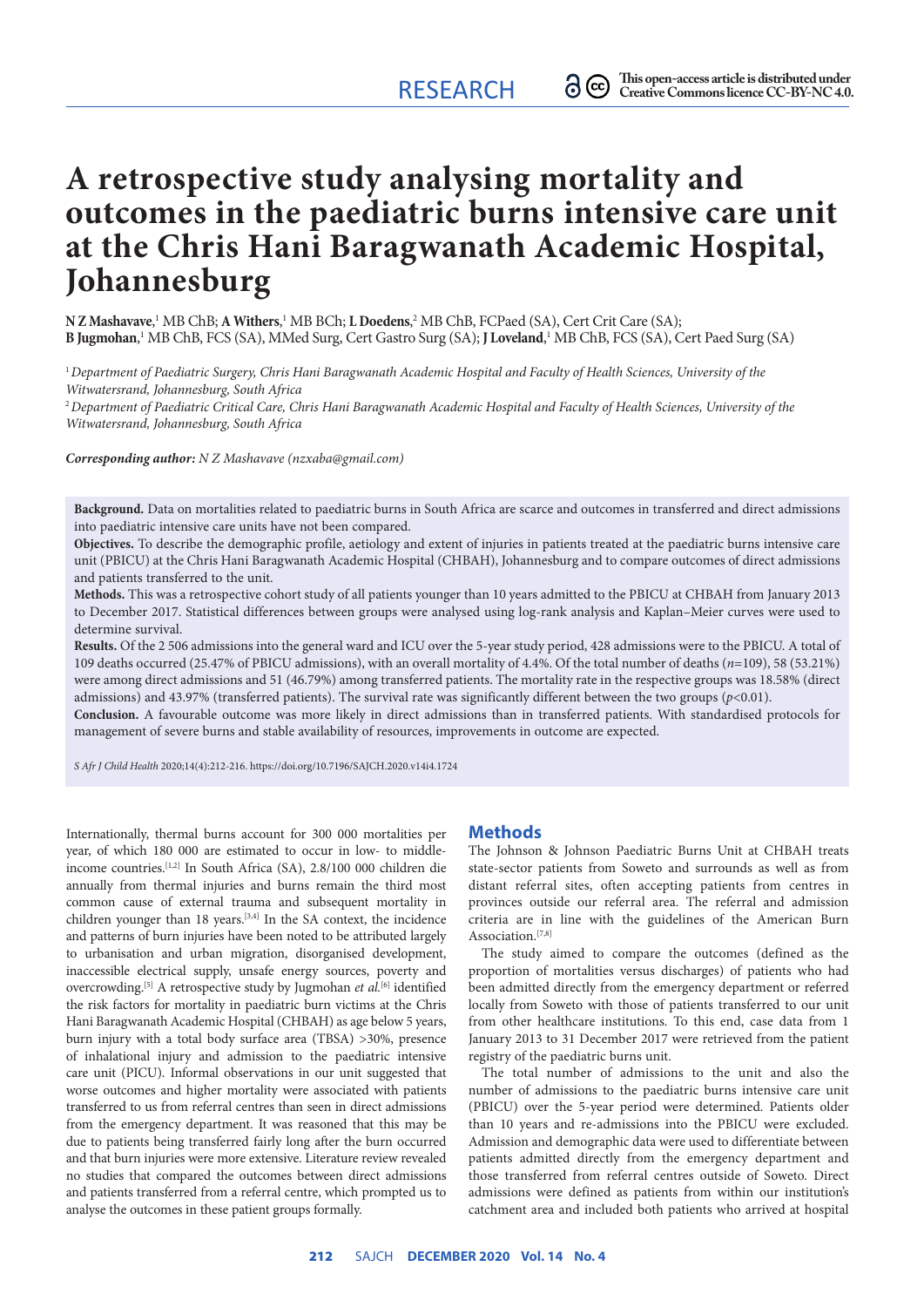on own accord and those brought in by emergency medical services, without prior treatment at another institution.

Data collected from records of each group included age, gender, mechanism of injury, percentage of body surface area burned, length of stay and outcome. Outcome was based on whether the patient demised or was discharged from the PBICU.

Four age groups were defined, namely 0 - 12 months, 13 - 36 months, 37 - 60 months and 61 - 120 months. The Lund and Browder chart was used for descriptive analysis of TBSA burned in each age group (per year), with the extent of burn injuries classified as <20%, 21 - 40% and >40%. The mechanism of burns was categorised as hot water (including hot porridge and rice), hot oil, flame and electrocution.

### **Statistical analysis**

Data were entered into a spreadsheet and analysed using Statistica version 13.0 (TIBCO Software Inc., USA) and Stata version 15.1 (StataCorp LLC., USA). Continuous variables are reported as medians, ranges and interquartile ranges (IQRs) and categorical variables as percentages. Statistical differences between groups were analysed using log-rank analysis and Kaplan–Meier curves were determined for each variable per group to determine the survival per group. A significance level *p*<0.05 was used.

### **Ethical considerations**

Approval for the study was obtained from the Human Research Ethics Committee of the University of the Witwatersrand prior to data retrieval and analysis of patient records (ref. no. M170411).

### **Results**

The total number of admissions into the paediatric burns unit (inclusive of ICU admissions) over the study period was 2 506 patients. Of these, 428 were admitted to the PBICU, with 312 (72.90%) as direct admissions from the emergency department and 116 (27.10%) as transfers. A total of 109 deaths occurred, which equates to 25% of total PBICU admissions (*N*=428). Of these deaths, 58 were from direct admissions (*n*=312; 18.59%) and 51 were from transferred cases (*n*=116; 43.97%). The admission and outcome profile is shown in Table 1. The median age across all admissions to the PBICU was 23 months (IQR 12 - 36 months). The median extent of burns was 24% (IQR 15 - 30%) and the median length of stay was 14 days (IQR 6 - 26 days) in both direct admissions and transfers. The  $\chi^2$  statistic showed a significant difference in survival rate between direct admissions and transferred patients (*p*<0.01).

As shown in Table 2, scalds accounted for most injuries (*n*=338/428; 78.97%) and were associated with 27 (7.99%) mortalities among transferred patients and 46 (13.61%) mortalities among direct admissions (*p*<0.01). Of the 67 patients admitted with flame burns, 21 (31.34%) deaths were recorded among transferred patients and 9 (13.43%) among the directly admitted patients.

There was an increasing trend in the number of transferred admissions across the 5-year study period whereas the number of direct admissions remained more stable, except in 2015 when the number of direct admissions declined to 51 (Table 3). In the direct admissions cohort, the highest number of deaths (*n*=15/65; 23.08%) was observed in 2016, followed by a subsequent decline to prior levels. Mortalities among transferred patients were consistently and substantially higher than among direct admissions.

As shown in Fig. 1, a higher number of mortalities was reported among direct admissions between the ages of 0 and 36 months (combined numbers from the age groups 0 - 12 months and 13 - 36 months) compared with mortalities in this age group among transferred patients, with scalding reported as the most common mechanism of injury (Table 2). The highest mortality was seen in transferred patients between 61 and 120 months old, possibly owing to the nature of burns sustained.

As shown in Table 4, burns affecting >40% TBSA were associated with higher mortality among transferred patients (61.76%) than directly admitted patients (38.24%). More mortalities were recorded among the direct admissions cohort (70.00% and 53.33%) than among transferred patients (30.00% and 46.67%) when the extent of burns affected <40% TBSA. Significantly more mortalities were recorded among transferred patients across all injury extents than among directly admitted patients ( $p$ <0.01).

The outcome of patients who had sustained scalding and flame injuries  $(p<0.01)$  was significantly different in both cohorts (Table 2). Transferred patients with flame and scald burns (*n*=21; 67.74% and *n*=27; 35.53%, respectively) had a worse outcome compared with those who were directly admitted (*n*=9; 25.00% and *n*=46; 17.56%, respectively).

### **Discussion**

Six recognised centres for managing burns of an extensive nature were available in the SA public healthcare sector in 2011, and



*Fig. 1. Mortality of burns patients according to age group.*

| Table 1. Admission and outcome profile of patients admitted to the PBICU at the CHBAH, 2013 - 2017 (N=428) |                         |                   |                  |                 |  |  |  |  |
|------------------------------------------------------------------------------------------------------------|-------------------------|-------------------|------------------|-----------------|--|--|--|--|
|                                                                                                            | <b>Total admissions</b> | Direct admissions | <b>Transfers</b> |                 |  |  |  |  |
| Characteristic                                                                                             | $(N=428)$               | $(n=312)$         | $(n=116)$        | <i>p</i> -value |  |  |  |  |
| Age (months), median (IQR)                                                                                 | $23(12-36)$             | $22(15-48)$       | $24(12-36)$      | 0.02            |  |  |  |  |
| TBSA of burns (%), median                                                                                  | 24                      | 20                | 26               | < 0.01          |  |  |  |  |
| LOS (days), median                                                                                         | 14                      | 13                | 15               | 0.75            |  |  |  |  |
| Mortality, $n$ (%)*                                                                                        | 109                     | 58 (18.59)        | 51 (43.97)       | < 0.01          |  |  |  |  |

PBICU = paediatric burns intensive care unit; CHBAH = Chris Hani Baragwanath Academic Hospital; IQR = interquartile range; TBSA = total body surface area;  $LOS = length of stay.$ 

\*Percentages are calculated from the number of admissions per group.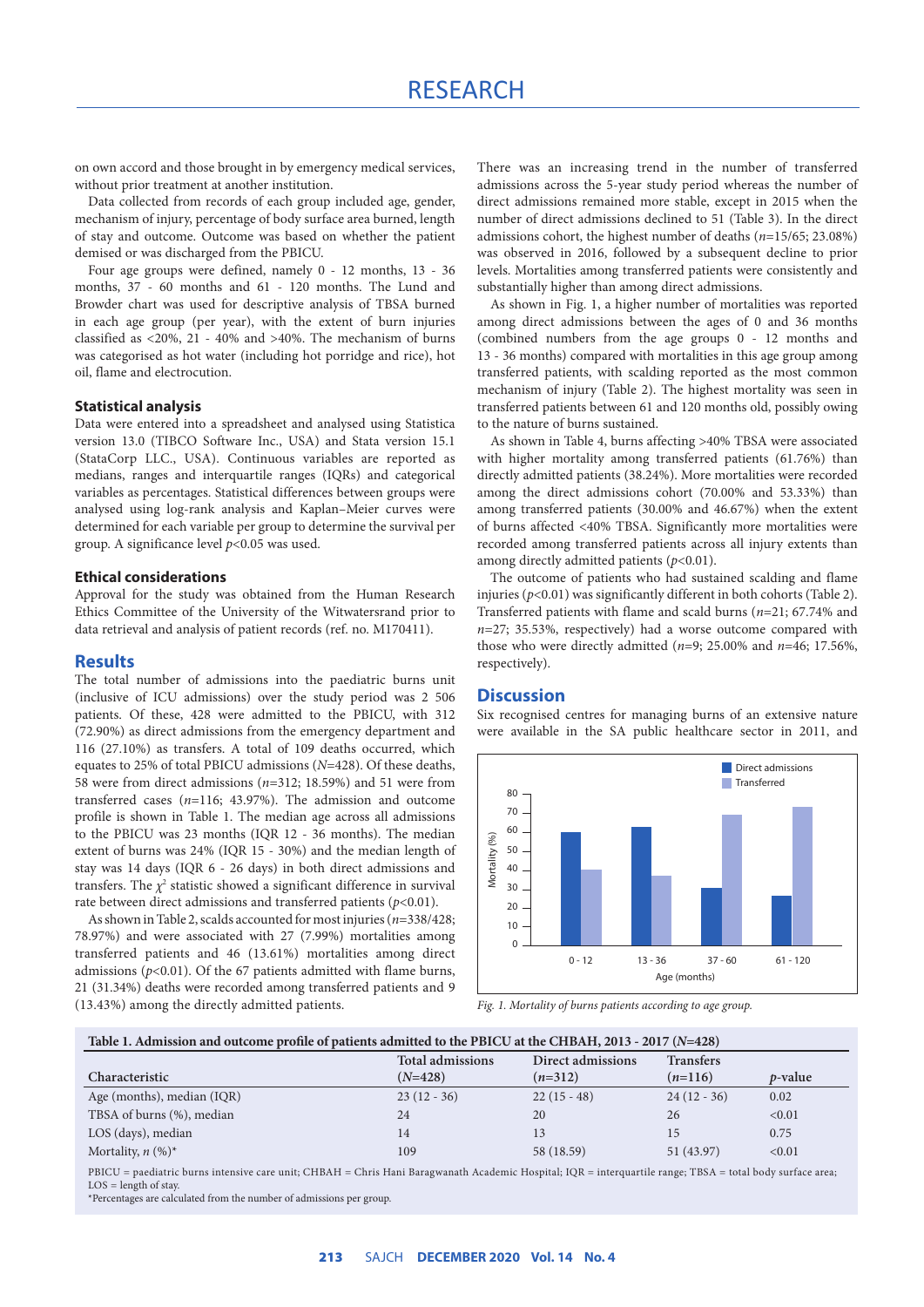## RESEARCH

| Table 2. Breakdown of outcomes according to mechanism of injury per patient group |                  |                      |                          |                      |                          |         |  |
|-----------------------------------------------------------------------------------|------------------|----------------------|--------------------------|----------------------|--------------------------|---------|--|
| Mechanism                                                                         | All patients     | Direct admissions    |                          | <b>Transfers</b>     |                          |         |  |
| of injury                                                                         | $(N=428), n$ (%) | Survived, $n$ $(\%)$ | Died, $n$ $(\%)$         | Survived, $n$ $(\%)$ | Died, $n$ $(\%)$         | p-value |  |
| Hot water                                                                         | 338 (78.97)      | 216(63.91)           | 46(13.61)                | 49 (14.50)           | 27(7.99)                 | < 0.01  |  |
| Hot oil                                                                           | 4(0.94)          | 1(25.00)             | 1(25.00)                 | 2(50.00)             | 0(0)                     | 0.32    |  |
| Flame                                                                             | 67(15.65)        | 27(40.30)            | 9(13.43)                 | 10(14.93)            | 21(31.34)                | < 0.01  |  |
| Electrocution                                                                     | 10(2.33)         | 6(60.00)             | 0(0.00)                  | 2(20.00)             | 2(20.00)                 | 0.16    |  |
| Unknown                                                                           | 9(2.10)          |                      | $\overline{\phantom{0}}$ |                      | $\overline{\phantom{a}}$ |         |  |

**Table 3. Trends in burn-related admissions and mortalities between 2013 and 2017 according to admission type**

|                      | 2013          |               | 2014          |         | 2015    |               | 2016          |         | 2017          |               | <b>Total</b>  |               |
|----------------------|---------------|---------------|---------------|---------|---------|---------------|---------------|---------|---------------|---------------|---------------|---------------|
| Variable             | D/A           | T/F           | D/A           | T/F     | D/A     | T/F           | D/A           | T/F     | $\rm{D/A}$    | T/F           | D/A           | T/F           |
| Admissions, $n$      | 69            |               | 67            | 17      | 51      | 20            | 65            | 26      | 60            | 42            | 312           | 116           |
| Mortalities, $n$ (%) | 14<br>(20.29) | 10<br>(90.91) | 11<br>(16.42) | (35.29) | (15.69) | 10<br>(50.00) | 15<br>(23.08) | (42.31) | 10<br>(16.67) | 14<br>(33.33) | 58<br>(18.59) | 51<br>(43.97) |

 $D/A =$  direct admission;  $T/F =$  transfer.

**Table 4. Outcome according to extent of burn injuries per admission group (***N***=428)**

| Table 3. Outcome according to extent of burn injuries per admission group $(11-120)$ |                  |                      |                  |                      |                  |                 |  |  |  |
|--------------------------------------------------------------------------------------|------------------|----------------------|------------------|----------------------|------------------|-----------------|--|--|--|
| All admissions<br>Extent of burn                                                     |                  | Direct admissions    |                  | <b>Transfers</b>     |                  |                 |  |  |  |
| injuries $*$                                                                         | $(N=428), n$ (%) | Survived, $n$ $(\%)$ | Died, $n$ $(\%)$ | Survived, $n$ $(\%)$ | Died, $n$ $(\%)$ | <i>p</i> -value |  |  |  |
| $<$ 20% TBSA                                                                         | 215(50.23)       | 159 (85.95)          | 21(70.00)        | 26(14.05)            | 9(30.00)         | 0.16            |  |  |  |
| 21 - 40% TBSA                                                                        | 157 (36.68)      | 83 (74.11)           | 24(53.33)        | 29(25.89)            | 21(46.67)        | 0.15            |  |  |  |
| $>40\%$ TBSA                                                                         | 47(10.98)        | 7(53.85)             | 13 (38.24)       | 6(46.15)             | 21(61.76)        | 0.57            |  |  |  |
| Total                                                                                | 428              | 249 (58.18)          | 58 (13.55)       | 61 (14.25)           | 51(11.92)        | < 0.01          |  |  |  |
|                                                                                      |                  |                      |                  |                      |                  |                 |  |  |  |

\*The extent of the burn injuries was unknown in 9 of the 428 total admissions (2.10%).

 $TBSA = total body surface area$ 

17 centres by 2018.[9] These facilities provided 511 beds, with reported annual admissions exceeding 8 140.<sup>[2,5,9]</sup> At CHBAH, a seven-bed PBICU caters for an estimated population of 1.58 million (both adults and children), as well as for patients referred from various institutions elsewhere in the Gauteng province and its surrounds.<sup>[10]</sup> In our unit, the number of direct admissions was significantly higher than transferred patients (*n*=312 v. *n*=116), although the mortality of transferred patients was significantly higher (18.59% among direct admissions v. 43.97% among transfers, *p*<0.01). These differences may be attributed to various factors, including delays in presentation to the hospital, patient referral, ambulance transport, wound cover and treatment of underlying sepsis, and fluid resuscitation with resultant hypothermia, acidosis and shock.[11] The current study did not focus on analysing the effects of these factors on patient outcomes, but literature suggests that they may be associated with negative effects.

The process of interhospital transfer of critically ill patients carries a risk of morbidity.[8,12] In addition, long transfer distances and other transport-related challenges often result in a prolonged time between acceptance of patients to arrival at the tertiary institution, which is often associated with less favourable outcomes.[13] Scribante and Bhagwanjee<sup>[11]</sup> reported significant differences in transfer of critically ill patients to intensive care units (ICUs) in SA (0.3 - 6 hours on average), highlighting the need for improvement in this regard.<sup>[11,13]</sup> We observed an upward trend in the number of transferred patients admitted to our unit over the 5-year study period, which may be attributed to a lack of specialised burns and critical care facilities being available or a lack of skills or resources to manage such patients elsewhere.<sup>[14]</sup> In an audit by Rode *et al.*,<sup>[14]</sup> secondary hospitals in the Western Cape reported a lack of surgical time, problems with equipment (often old or dysfunctional), a shortage of ICU facilities and no access to burn wound technology and dressings in treating burns patients, compounded by no capacity to isolate patients and both adults and children having to be accommodated in a common surgical ward. Similar observations were noted in other studies in developing countries in Africa, which reported that patients admitted into general wards in primary or secondary healthcare institutions will most likely experience compromised burns care owing to a lack of isolation, a risk of infection, a shortage of drugs, delayed skin grafting and a lack of resuscitation equipment.<sup>[3,15]</sup> These resource constraints lead to poorer outcomes.[2]

Age, extent of the burn injuries, mechanism of injury, burn depth, presence of inhalational injury, sepsis and clinical status at the time of referral are all individually associated with mortality.<sup>[6,16]</sup> Age below 5 years is a risk factor for mortality in our unit,[6] which is supported by observations from international studies citing age below 4 years as a considerable risk factor.[3,17-19] In our study, higher mortality was seen among directly admitted patients with hot-water burns who were younger than 36 months than among transferred patients in this category. It is well documented that serious burns render the paediatric patient more susceptible to various infection-related complications, whether brought on by local or systemic factors.<sup>[19]</sup> Local factors such as thinner skin, open wounds, incompetent gut barriers, invasive devices (e.g. endotracheal intubation, central venous catheterisation, arterial lines and transurethral catheters) potentiate this risk.[15,19] Systemically, there is an overall reduced cellular immunity associated with burns, especially in the younger population.<sup>[19]</sup>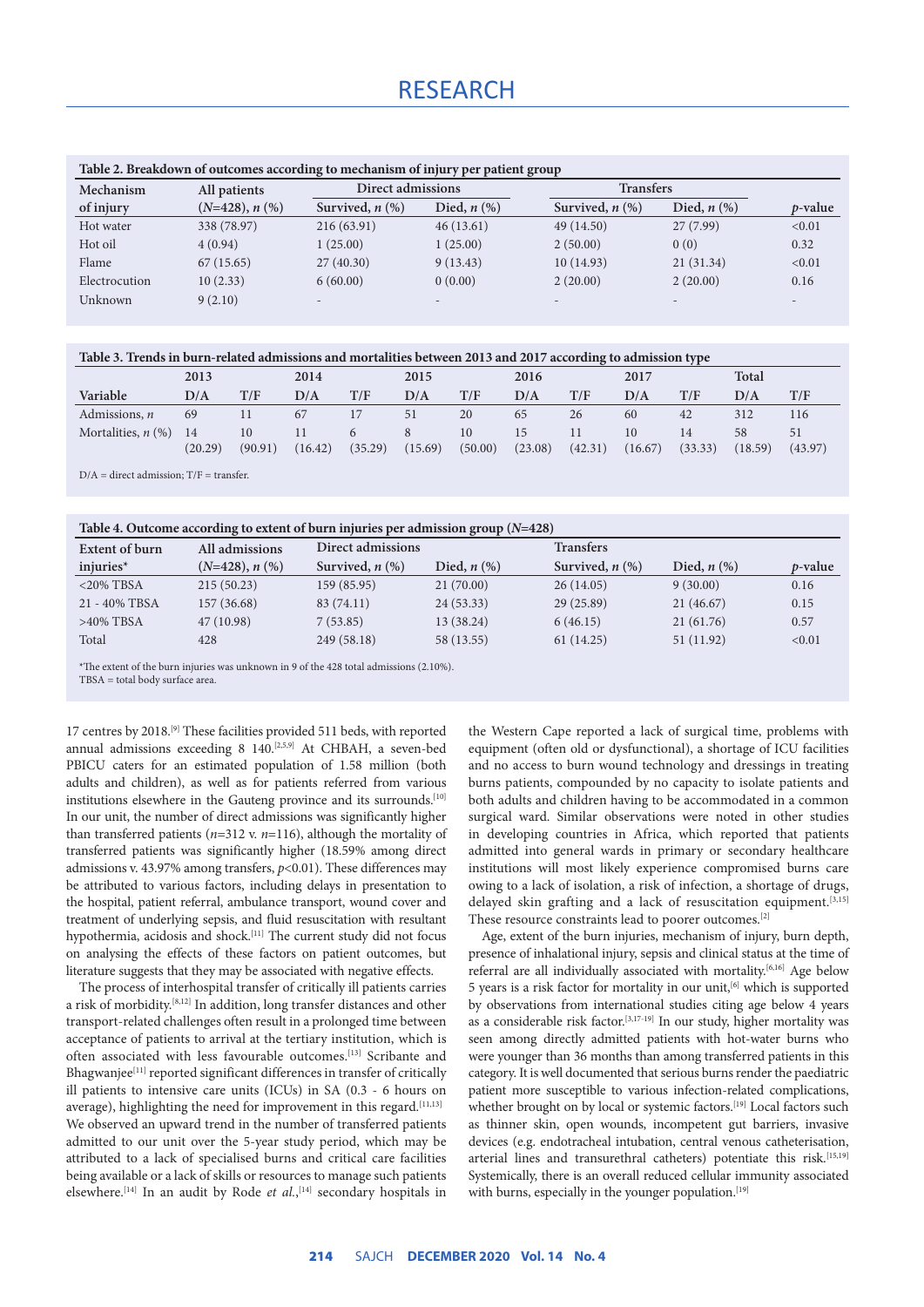### RESEARCH

Sepsis has been reported as the leading cause of mortality in burns patients.[1,19,20] Although septic complications were not analysed in this study, we noted that sepsis management, especially of drugresistant bacteria, is a challenge in our unit. Other risk factors related to mortality in the paediatric population may include delay in fluid resuscitation, which is measured as time to intravenous fluid administration.<sup>[15]</sup> A lesser physiological reserve, technical difficulties with intravenous access and a smaller margin for error in fluid administration have also been identified as contributing factors in increased mortality.<sup>[15]</sup>

In the age group 6 - 120 months, more admissions and associated mortalities were noted among transferred patients than in direct admissions and mostly among those affected by flame injuries. This pattern was also described by Van Niekerk *et al.*[21] at the Red Cross War Memorial Children's Hospital, noting an 'over-representation' of flame burns among older children. Aggressive resuscitative and ventilatory requirements, a greater extent or depth of injury, and a need for earlier and multiple surgical interventions are often associated with flame-induced burns.<sup>[16,22,23]</sup> In the acute phase, these injuries may require prompt intervention, including escharotomy or early excision with subsequent grafting.<sup>[23]</sup> Inhalational injury, which is often associated with flame burns, results in an inflammatory cascade predisposing to pneumonia and which directly affects the circulatory response, leading to increased resuscitative fluid requirements and subsequently morbidity and mortality.[22]

In 2012, Jugmohan *et al.*<sup>[6]</sup> concluded that at the PBICU at CHBAH, significant risk factors for burn-associated mortality included age <5 years, presence of inhalational injury, extent of burn injuries exceeding 30% and admission into the PBICU. Admission into the ICU itself is a risk factor due to the substantial associated severity of burns (with regard to total extent and depth), inhalational injury (which may require mechanical ventilation), acute respiratory distress syndrome, multi-organ dysfunction syndrome, sepsis and more aggressive operative intervention.<sup>[6]</sup> In our study, more flame-induced burns (with possible inhalation components) and a greater extent of injury (measured as TBSA affected) were seen in transferred patients compared with directly admitted patients and were most likely to require critical care services and surgical intervention. This can be translated to the significant number of mortalities observed among transferred patients. It has been documented, both in our unit and in the literature, that patients with burns affecting >60% TBSA have a 100% mortality rate, irrespective of whether there is an associated inhalational component.<sup>[6,24]</sup> Similarly high mortality rates have been reported in a study from Brazil (80% mortality in patients with burns affecting  $>50\%$  TBSA)<sup>[25]</sup> and Nepal (95% mortality in patients with burns affecting >40% TBSA).<sup>[26]</sup> These reports are in line with findings from a prospective analysis in a tertiary paediatric burns centre in India, in which Dhopte *et al.*<sup>[27]</sup> concluded that the greater the extent of burn injury (expressed in terms of TBSA), the higher the risk of mortality. This was also observed in our study among transferred patients.

However, a higher risk of mortality was seen among directly admitted patients with burns affecting <40% TBSA than in the transferred group. Patients younger than 48 months and with burns affecting >30% TBSA have been reported to have a higher mortality risk and do not tolerate such burns well.<sup>[15]</sup>

In our unit, multidisciplinary team involvement is paramount in improving outcomes and includes general surgery, plastic surgery, physiotherapy, speech therapy, occupational therapy, dietetic consultation and services by allied healthcare professionals.

### **Study limitations**

The data reported here are from a single centre and the numbers in some categories were too small for drawing definitive conclusions. The higher mortalities seen among transferred patients were not analysed in relation to factors such as transport, resuscitation, early presence of systemic inflammatory response syndrome, sepsis or ventilatory factors, as it was not an objective of this study. However, we argue that the findings from this high-volume centre may reflect trends in other burns units nationally.

### **Conclusion**

Our study showed a statistically significant difference in the outcomes between patients admitted directly from the emergency department and those referred from other institutions. Among transferred patients, those older than 60 months, presenting with burns affecting >40% TBSA or who had flame-induced burns were at higher risk for mortality. This contrasts with risk factors for mortality seen among directly admitted patients, namely age <36 months, extent of injury <40% TBSA or burns caused by scalding. Sepsis has a critical role in the outcome of patients, in addition to treatment delay.

Burn-related injuries are devastating, with lifelong consequences, and are largely preventable in the home environment. Intervention is required at this level, as well as at various levels of healthcare to avoid poor outcomes in patients who present with burn injuries. Further studies are required to identify individual risk factors for targeted intervention to improve these outcomes.

#### **Declarations.** None.

**Acknowledgements.** The authors acknowledge the staff of the CHBAH paediatric surgical unit, intensive care unit and the allied healthcare professionals for their care of patients and efforts to improve their outcomes.

**Author contributions.** All authors contributed to the study design, data collection, analysis and interpretation, manuscript development and its critical revision.

**Funding.** All research for this article was self-funded by the principal investigator and the Department of Paediatric Surgery, University of the Witwatersrand.

**Conflicts of interest.** None.

- 1. Peck MD. Epidemiology of burns throughout the world. Part 1: Distribution and risk factors. Burns 2011;37(7):1087-1100. [https://doi.org/10.1016/j.](https://doi.org/10.1016/j.burns.2011.06.005) [burns.2011.06.005](https://doi.org/10.1016/j.burns.2011.06.005)
- 2. Allorto NL, Wall S, Clarke DL. Quantifying capacity for burn care in South Africa. Burns Open 2018;2(4):188-192. <https://doi.org/10.1016/j.burnso.2018.07.002>
- 3. Albertyn R, Numanoglu A, Rode H. Paediatric burn care in sub-Saharan Africa. Afr J Trauma 2014;3(2):61-67. <https://doi.org/10.1016/j.burns.2005.12.004>
- 4. Wesson HKH, Bachani AM, Mtambeka P, et al. Paediatric burn injuries in South Africa: A 15-year analysis of hospital data. Injury 2013;44(11):1477-1482. <https://doi.org/10.1016/j.injury.2012.12.017>
- 5. Rode H, Berg AM, Rogers A. Burn care in South Africa. Ann Burns Fire Disasters 2011;24(1):7-8.
- 6. Jugmohan B, Loveland J, Doedens L, Moore RL, Welthagen A, Westgarth-Taylor CJ. Mortality in paediatric burns victims: A retrospective review from 2009 to 2012 in a single centre. S Afr Med J 2016;106(2):189-192. [https://doi.](https://doi.org/10.7196/samj.2016.v106i2.8942) [org/10.7196/samj.2016.v106i2.8942](https://doi.org/10.7196/samj.2016.v106i2.8942)
- 7. Sharma RK, Parashar A. Special considerations in paediatric burn patients. Indian J Plast Surg 2010;43(Suppl):S43-S50. [https://doi.org/10.4103/0970-](https://doi.org/10.4103/0970-0358.70719) [0358.70719](https://doi.org/10.4103/0970-0358.70719)
- 8. Schiefer JL, Alischahi A, Perbix W, et al. Time from accident to admission to a burn intensive care unit: How long does it actually take? A 25-year retrospective data analysis from a German burn center. Ann Burns Fire Disasters 2016;29(1):18-23.
- 9. Allorto NL, Zoepke S, Clarke DL, Rode H. Burn surgeons in South Africa: A rare species. S Afr Med J 2016;106(2):186-188. [https://doi.org/10.7196/SAMJ.2016.](https://doi.org/10.7196/SAMJ.2016.v106i2.9954) [v106i2.9954](https://doi.org/10.7196/SAMJ.2016.v106i2.9954)